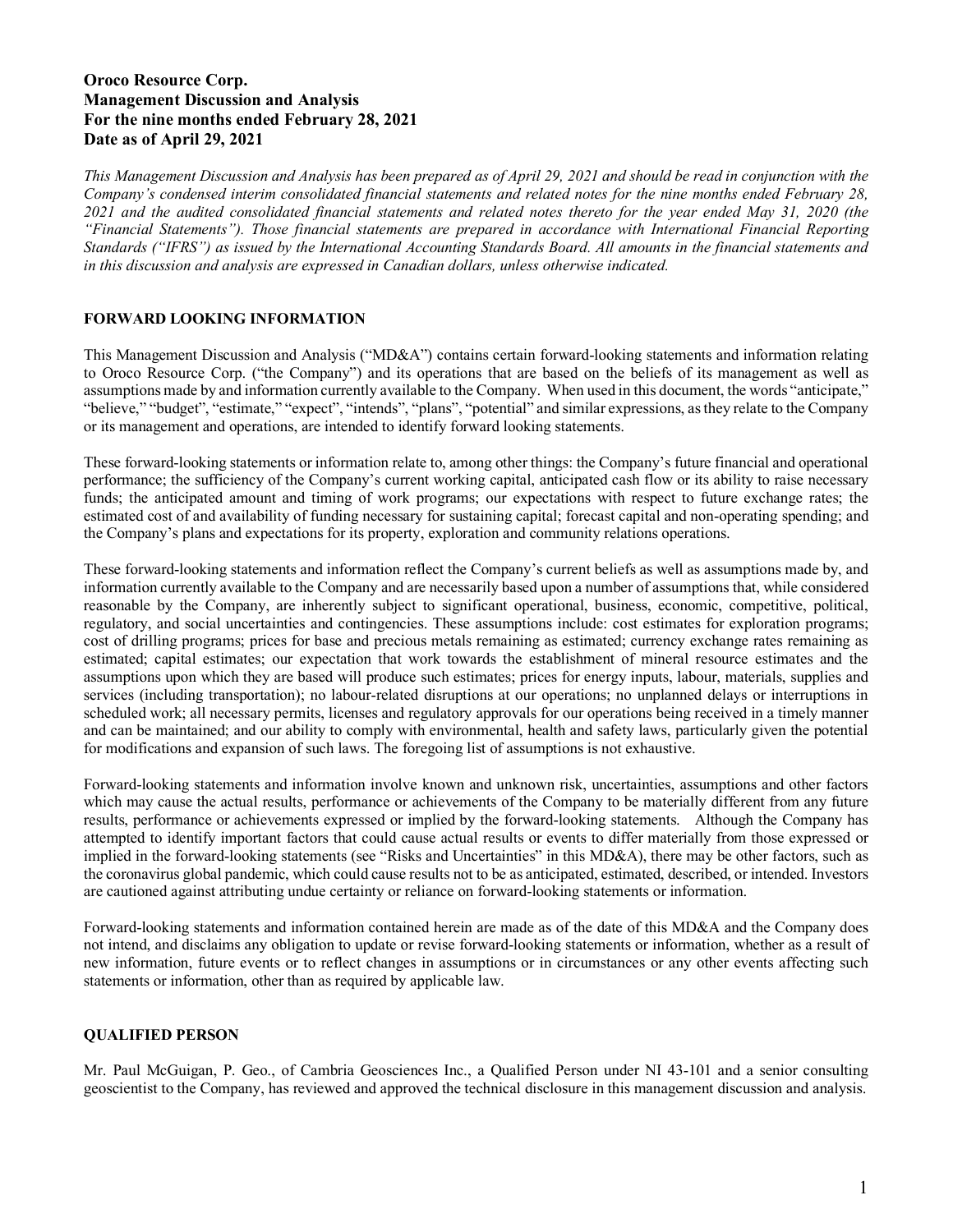## **THE COMPANY**

The Company was incorporated under the British Columbia Business Corporations Act on July 7, 2006. The Company's head office is located at Suite 1201 - 1166 Alberni Street, Vancouver, B.C., V6E 3Z3. The Company and its subsidiaries are engaged in the acquisition, exploration and development of mineral properties in Mexico with a primary focus on the assembly of the mineral concessions which make up the Santo Tomas porphyry copper project (the "Santo Tomas Project") in Sinaloa State, Mexico.

The Company is listed on the TSX Venture Exchange ("TSX-V") under the symbol "OCO", and it also trades on the Frankfurt Stock Exchange Open Market under the trading symbol "OR6" and the US OTC exchange under the trading symbol "ORRCF.PK". The Company's website address is: ["www.orocoresourcecorp.com"](http://www.orocoresourcecorp.com/).

The Company has four wholly owned, one majority owned and one 50% owned subsidiary:

| Name of Subsidiary                   | Country of<br>Incorporation | Percentage of<br>Ownership | Principal Activity           |
|--------------------------------------|-----------------------------|----------------------------|------------------------------|
| Minera Xochipala S.A. de C.V. ("MX") | Mexico                      | $100\%$                    | <b>Exploration</b> in Mexico |
| 0973496 B.C. Ltd.                    | Canada                      | $100\%$                    | Holding company              |
| Altamura Copper Corp. ("Altamura")   | Canada                      | $100\%$                    | Holding company              |
| Xochipala Gold S.A. de C.V. ("XG")   | Mexico                      | 71%                        | <b>Exploration</b> in Mexico |
| Desarrollos Copper, S.A. de C.V.     | Mexico                      | $100\%$                    | Holding company              |
| Ruero International Ltd.             | <b>Bahamas</b>              | 50%                        | Holding company (inactive)   |

The Company also holds an inactive, nominal company incorporated in Canada, and a majority interest in Aztec Copper Inc. ("Aztec"), an inactive subsidiary incorporated in the United States, which holds 99.9% of Prime Aztec Mexicana, S.A. de C.V.

On March 2, 2020, pursuant to an option agreement dated September 27, 2018 (the "Altamura Option Agreement") the Company acquired 100% ownership of Altamura. Altamura held a majority interest in Xochipala Gold, which itself holds registered title to the seven mineral concessions (the "Core Concessions") which cover the known core of the Santo Tomas Project. For a description of the Altamura transaction, see the Company's Management Information Circular filed on SEDAR on November 22, 2019. Subsequent to February 28, 2021, Xochipala Gold issued 5 shares to Altamura for conversion of intercompany debt into equity, and the Company acquired the sole other shareholder of Xochipala Gold's rights and interests in 25 shares of Xochipala Gold in consideration for US\$1,500,000. The Company now holds an 86.1% interest in Xochipala Gold.

## **MINERAL PROPERTIES**

## **Santo Tomas Project, Sinaloa State, Mexico**

The Company is focused on the exploration of the mineral concessions which encompass the Santo Tomas porphyry copper Cu-(Mo-Au-Ag) deposit in Sinaloa State, Mexico.

Xochipala Gold's 100% registered interest in the Core Concessions is subject to an aggregate of 15% in contractual interests granted to thirds parties, resulting in the Company currently holding a net 73.2% interest in the Core Concessions. The Company may increase its net interest to 85.5% by the funding up to a cumulative \$30,000,000 in property related expenditures, with no minimum obligations as set out in the following table.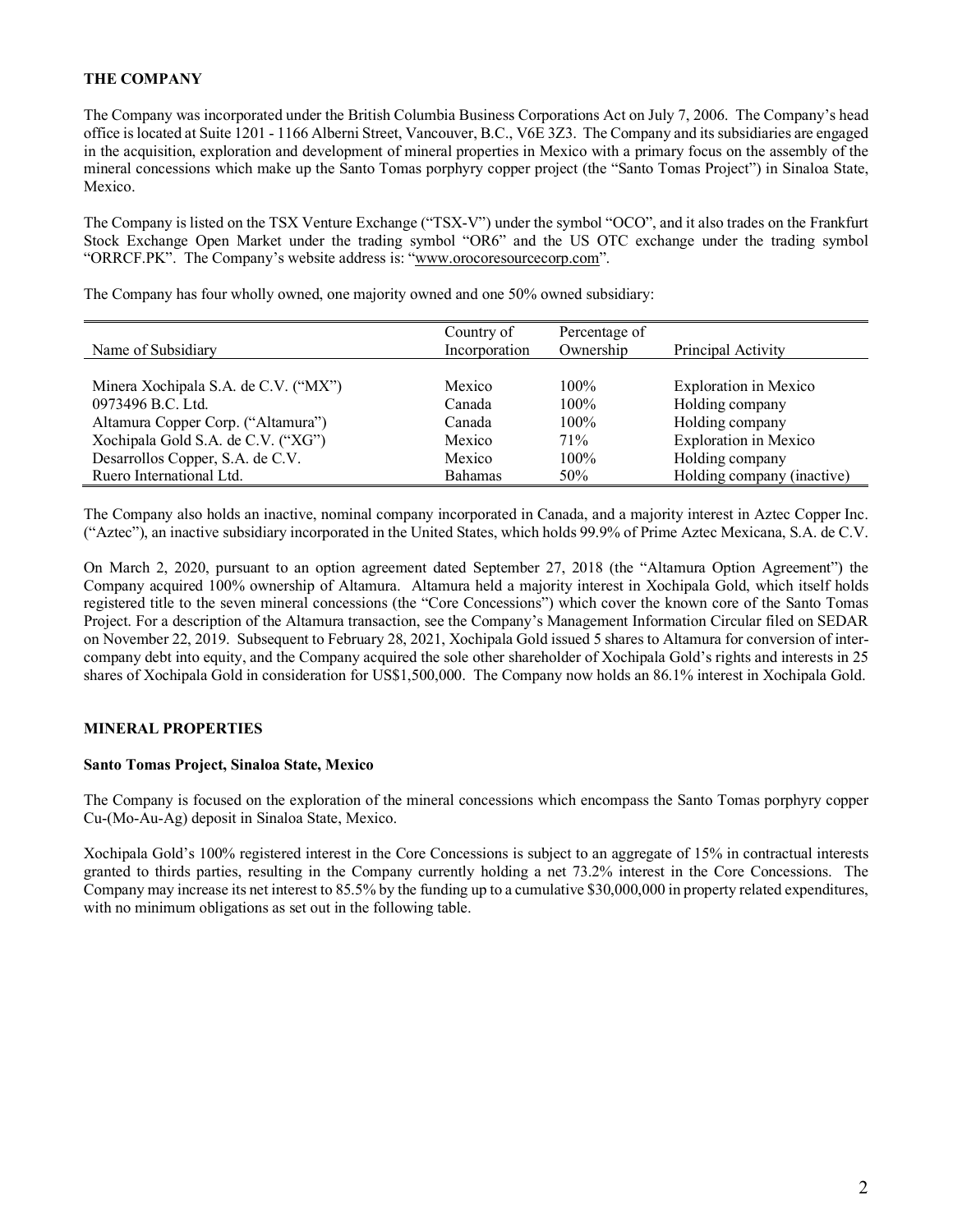### **MINERAL PROPERTIES** (cont'd…)

**Santo Tomas Project, Sinaloa State, Mexico** (cont'd…)

| <b>Total Investment</b>                | \$1,000,000<br>(completed) | \$3,000,000<br>(partially<br>completed) | \$10,000,000 | \$20,000,000 | \$30,000,000 |
|----------------------------------------|----------------------------|-----------------------------------------|--------------|--------------|--------------|
|                                        |                            |                                         |              |              |              |
| Core Concession interest via XG equity |                            |                                         |              |              |              |
| <b>Altamura</b>                        | 56.7%                      | 75.5%                                   | 80.2%        | 83.2%        | 85.5%        |
| <b>Other</b>                           | 28.3%                      | 10.8%                                   | 7.3%         | $5.6\%$      | $4.5\%$      |
| Third party contractual interest       |                            |                                         |              |              |              |
| <b>Third parties</b>                   | 15.0%                      | 13.7%                                   | 12.5%        | 11.3%        | 10.0%        |
|                                        |                            |                                         |              |              |              |
| <b>Total</b>                           | 100%                       | 100%                                    | 100%         | 100%         | 100%         |

**Altamura's net interest in the Core Concessions to result from funding of property related expenditures:** 

The Company also holds a 77.5% interest in each of the Papago 17, La China II and AMP Santo Tomas Red 1 concessions (the "Peripheral Concessions"), each contiguous to the Core Concessions, and an 80% interest in the Rossy concession (collectively with the Peripheral Concessions, the "Santo Tomas Properties").

The Santo Tomas deposit lies within the Laramide porphyry copper province, a NW-SE trending, metallogenic belt formed in the Laramide Orogeny (80-40 Ma age). The province extends from the southwestern USA into northwestern Mexico.

The Santo Tomás deposit lies mostly within the Core Concessions. The deposit is associated with an NNE-trending zone of sheeted quartz monzonite porphyry dikes that are hosted in strongly faulted and fractured Mesozoic metamorphosed andesite and limestone. The deposit is similar in age, host rocks and mineralization styles to the Cananea deposits, in Sonora, and other Laramide-age deposits of the southwestern USA. Nearby examples of similar Laramide-age deposits include the Bahuerachi and La Reforma deposits. *This information is not necessarily indicative of mineralization on the Properties that are the subject of this summary.*

The Santo Tomás deposit is mostly comprised of chalcopyrite, pyrite, and molybdenite sulphides with minor bornite, covellite, and chalcocite, which occur as fracture fillings, veinlets, and fine disseminations. Minor copper oxides occur near the surface.

The Santo Tomás deposit is exposed in an outcrop pattern along a 5 km strike length. South of Rio Fuerte, mineralization on the eastern and western flanks of the N-S Santo Tomás ridge are called the North Zone and South Zones, respectively. A mineralized zone lying north of the Rio Fuerte is termed the Brasiles Zone. Historical information and recent geological mapping demonstrated that the Brasiles Zone extends from the Core Concessions to the N. E. onto the Peripheral Concessions. On the South Zone, extensions onto the Peripheral Concessions are evidenced by historical drilling data.

The main mineralized zone varies between approximately 100 to 600 m in true thickness and dips moderately to the WNW at 50° in the North Zone. Similar moderate angle dips are apparent in the South Zone and Brasiles.

The Santo Tomas deposit was defined by active exploration from 1968 to 1994. During that time, it was tested by 106 diamond and reverse circulation drill holes, for which the Company has data for 90, totalling 21,075 m of drilling. In 1994, Exall Resources Limited ("Exall") engaged Mintec, Inc. to conduct a historical mineral resource estimate and mining study, and Mountain States Research and Development, Inc. ("MSRDI") to conduct metallurgical testing. Relying on information generated by these studies, Bateman Engineering Inc., E&C Division, conducted a Prefeasibility Study.

Beginning in 2017, the Company initiated a program of mineral exploration on the Santo Tomas Properties with surface geological mapping and the assembly of historical drilling information by Cambria Geosciences Inc. ("Cambria"). Additionally, the Company acquired RadarSat 2 Synthetic Aperture Radar ("SAR") data for the Santo Tomas district from Auracle Geospatial Science, Inc. ("Auracle").

In early 2019, the Company commissioned fieldwork, led by D. A. Bridge, P. Geol., comprised of historical data verification and structural and another structural and geological mapping of the North Zone and Brasiles Zone, toward the preparation of a Technical Report.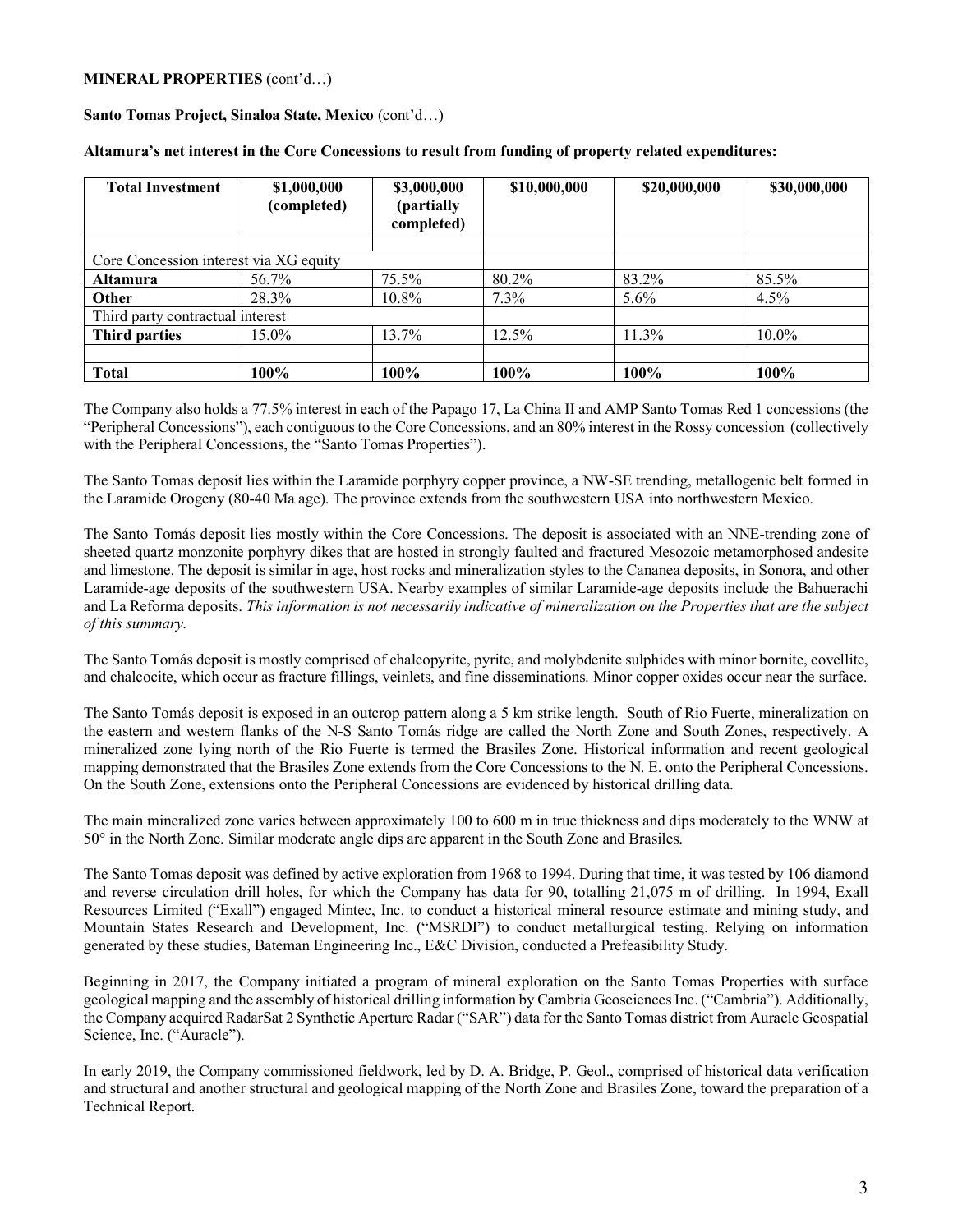### **MINERAL PROPERTIES** (cont'd…)

#### **Santo Tomas Project, Sinaloa State, Mexico** (cont'd…)

Additional 3D modelling by Cambria of the Auracle SAR data, historical drilling, and the additional structural data significantly advanced the understanding of the genesis and later structural modification of the Santo Tomas deposit.

Results of the fieldwork, geological modelling, and historical mineral resource estimates are presented in a Technical Report prepared in the requirement of the Canadian National Instrument 43-101 - Standards of Disclosure for Mineral Projects ("NI 43-101") titled "Geology, Mineralization, and Exploration of the Santo Tomás Cu-(Mo-Au-Ag) Porphyry Deposit, Sinaloa, Mexico" by D. A. Bridge, P. Geol. with an effective date of August 22, 2019 (available on the Company's website at [www.orocoresourcecorp.com\)](http://www.orocoresourcecorp.com/).

The key geological information verified by Bridge (2019) is that the principal control to the Santo Tomas deposit are sheets of quartz monzonite dikes interleaved with screens of altered and hornfels andesite. Dikes and fracture sets are well-mineralized and have a dominant attitude of N20°E/50°W.

Bridge recommended a phased program of surface work and confirmation diamond drilling. Layouts of the drilling are based on the updated 3D geological model and the latest structural data. His recommendations encompassed the following:

- 1. Road and camp construction followed by 200 line-km of 3D Induced Polarization geophysical survey that will encompass the North & South Zones, and Brasiles.
- 2. Geological mapping, remote sensing, and baseline environmental studies.
- 3. Confirmation drilling is recommended, firstly with 7,300 m of diamond drilling in 11 drill holes in the North Zone, followed by a non-success contingent program of 20,950 m of diamond drilling in 30 drill holes, spanning the North and South Zones.
- 4. Success contingent drilling is recommended, awaiting the results of 3D IP and drilling, comprising 29,250 m of diamond drilling in 43 drill holes to test for extensions of the North and South Zone, and to test the Brasiles Zone.

In late 2019 the Company commenced the recommended program of Bridge (2019). To date, the Company has completed construction of an exploration base camp ("Buena Vista") and the repair and upgrade of road access to the North and South Zones. A 2.5 by 5.5 km grid staked with wooden pickets has been completed for 3D Induced Polarization geophysical surveys. The geophysical surveys commenced in September 2020. The Company has also retained an Environmental consultant and permitting applications are underway.

The new fieldwork is supported by an extensive network of existing access roads and historical drill roads, therefore expediting preparations for the confirmation diamond drilling program expected to follow in mid-2021.

The Company currently operates community-based social and environmental programs in the area of the Santo Tomas Properties from its logistics and administrative base in the nearby community of Choix. The Company has supported modest public works such as water distribution, community road and infrastructure projects, and other social programs, as part of its commitment to the communities proximal to the Company's operations.

In mid-September 2020, the Company commenced a 3D resistivity and induced polarization survey (the "Survey") that targeted coverage of the known and inferred mineralized South, North and Brasiles Zones at the Santo Tomas project. The Survey utilizes the DIAS Geophysical Limited ("DIAS") DIAS32 direct current resistivity and induced polarization ("DCIP") system and uses a rolling layout of transmitters and receivers that advanced the Survey from the south toward the north for planned coverage of about 10 km<sup>2</sup>. The Survey has been staffed by DIAS operators and up to 20 field assistants drawn from the local community. The camp and field crews were divided into small cohorts operating under a COVID protocol developed by the Company in compliance with the requirements of the Mexican authorities and with 2020 COVID protocol and survey experience gained by DIAS in Canada. By November  $5<sup>th</sup>$ , the survey was about 40% complete and Dias had modeled preliminary inversion data from the first 25% of the Survey, mapping the resistivity and chargeability characteristics over the known mineralization of the South Zone, returning a view of chargeability that accorded well with widely spaced historical drilling. The survey defined a wedge 200-400 m thick at the western limit, increasing to 600 m on the eastern fringe of the surveyed area. Surveying continued northward until December 6<sup>th</sup>, completing approximately 80% of the initially planned coverage. Following evaluation of the initial data set, several injection lines were increased in length both to the west and east to improve depth resolution of chargeability features at the North Zone, to better define the depth extent of the downthrown limestone cap rocks in the valley west of the South Zone, and, particularly, to try to constrain an apparent eastward extension of chargeability in the South Zone.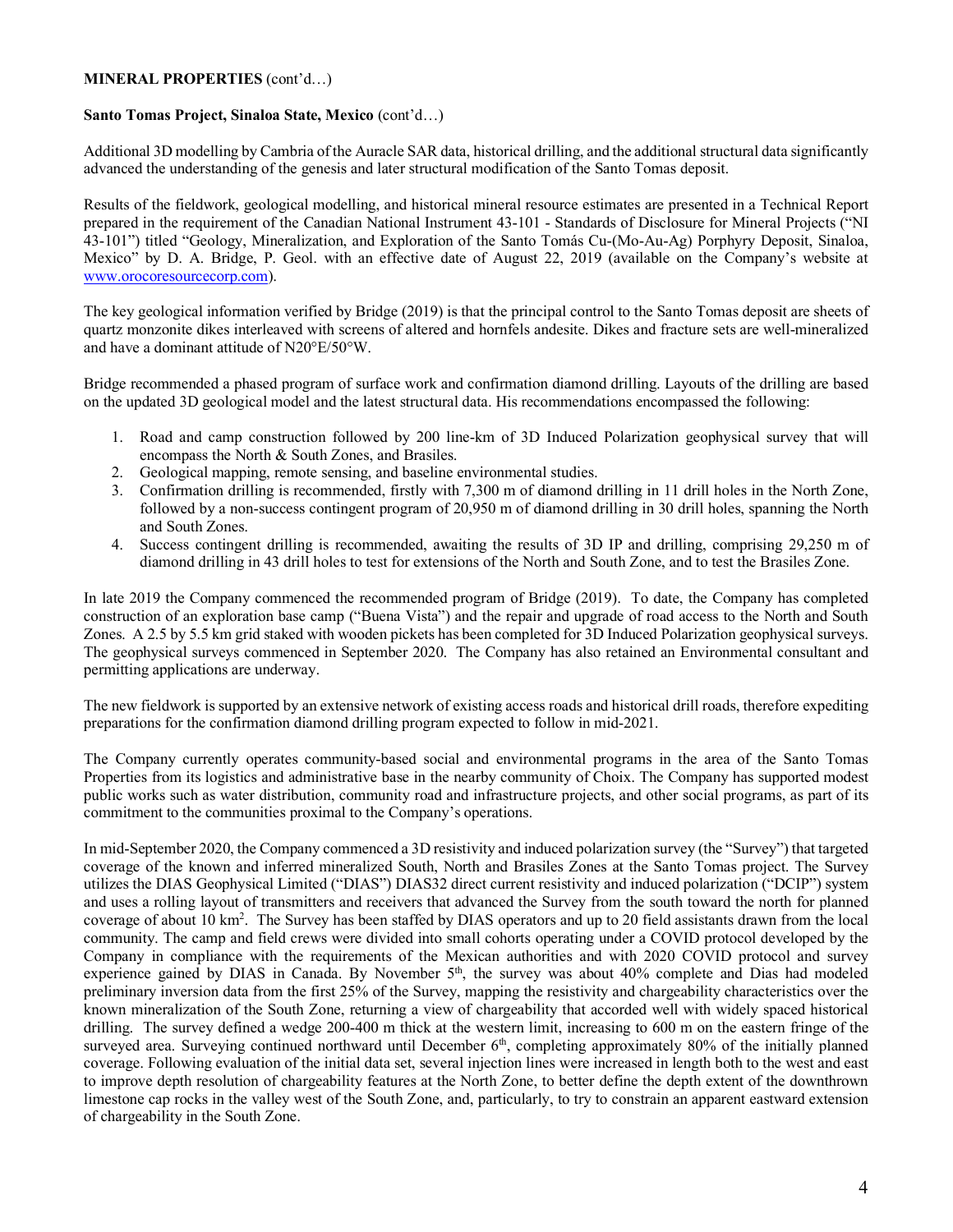### **MINERAL PROPERTIES** (cont'd…)

### **Santo Tomas Project, Sinaloa State, Mexico** (cont'd…)

The Company has now received a preliminary dataset and inversion model for the surveying completed to December, wherein the model has revealed an extensive area of strong chargeability response that encloses the known North Zone deposit and extends beyond the historical drilling to the north, the west and to depth. The first 800 m of modelling of the Brasiles Zone indicates that the North and Brasiles Zones are a contiguous exploration target spanning an average of one kilometer in width and a minimum of two kilometers along strike at the 100 m level elevation. The chargeability model remains open to the north at Brasiles. At the North Zone, a 1,000 m wide, strong chargeability-high response is broader than the model previously derived from historical drilling. Notably, the chargeability-high response extends westward of the Company's 3D geological model of the mineral deposit (the 2009 Gradeshell of  $Cu > 0.30\%$ ), under the concealing limestone cap of the Santo Tomas ridge. Responses extend to the 600 m depth-limit of the 3D IP survey, which is often significantly deeper than the historical drilling. Results also indicate that certain planned drill targets may intersect chargeable target rocks at a shallower depth below the Santo Tomas ridge than was previously estimated.

Since December, 2021, the Company further extended the DCIP survey to the east of the initially planned Survey area in the southern part of the property to more fully constrain the South Zone chargeability features, and completed the Brasiles Zone Survey northwards. The resulting data is now being analyzed. The Company is exceptionally pleased with the survey results and the efficacy of the technology.

The Company incurred \$26,194 in acquisition costs and \$3,603,528 in exploration expenditures on the Santo Tomas Properties during the nine months ended February 28, 2021.

#### **Xochipala Property, Guerrero State, Mexico**

The Xochipala Property, comprised of the Celia Gene (100 ha) and the contiguous Celia Generosa (93 ha) concessions, is located in the Municipality of Eduardo Neri, Guerrero, Mexico at the southern end of the Guerrero Gold Belt (the "GGB").

The Xochipala Property lies approximately four kilometres southeast of the Los Filos mine, just one kilometre from the town of Xochipala and 30 kilometres by good paved road from the state capital of Chilpancingo. The area is well served by a network of local roads. The district is served with hydroelectric power from the Caracol Dam.

The Company did not conduct exploration on the Xochipala Property during the nine months ended February 28, 2021 and continues to assess the appropriate next stage of exploration.

#### **Salvador Property, Guerrero State, Mexico**

The Salvador Property is a 100-hectare mining concession 100% owned by Minera Xochipala which lies approximately 25 kilometers to the west of the Xochipala Property and approximately 30 kilometers west of Chilpancingo, Guerrero. The Salvador property also hosts skarn mineralization associated with felsic intrusions similar to mineralization in the known ore deposits in the area.

The Company did not conduct exploration on the Salvador Property during the nine months ended February 28, 2021.

## **CERRO PRIETO ROYALTY**

Pursuant to the sale of the Company's interest in the Cerro Prieto Property to Goldgroup in fiscal 2013, Goldgroup agreed to pay to the Company a production royalty (the "Production Royalty") quarterly in arrears. The Production Royalty, payable for each month in which the monthly average of the daily PM London gold fix is in excess of US\$1,250 per ounce, is calculated at the rate of 20% of the dollar value of that excess for each ounce of gold produced from the property during that month, to a maximum royalty of US\$90 per ounce. This Production Royalty will be payable for each and every ounce of the first 90,000 ounces of gold produced from the Property (approximately 72,000 ounces have been produced as at February 28, 2021).

During the nine months ended February 28, 2021, the Company recorded \$1,057,580 (2020 - \$595,182) in royalty revenue.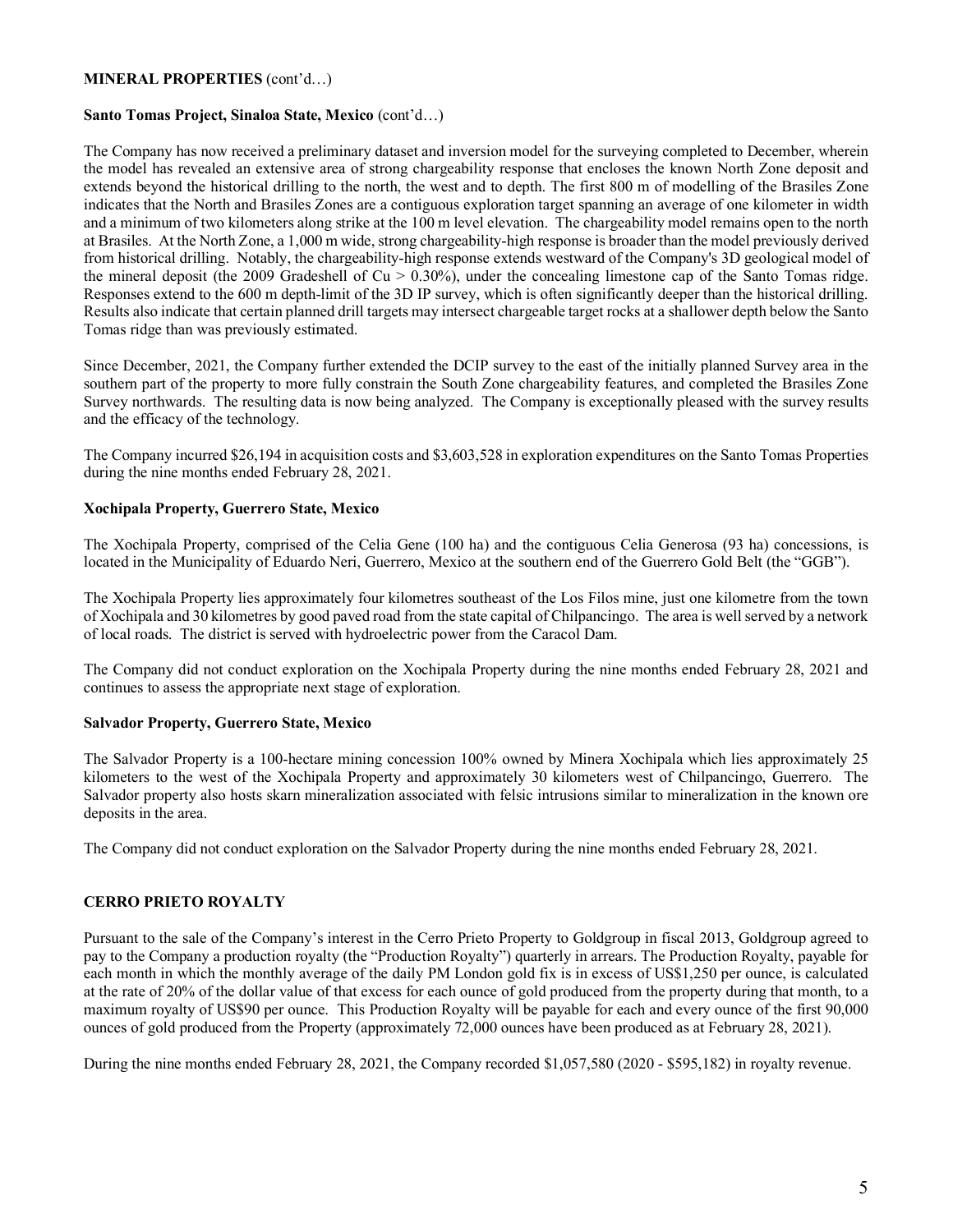### **RESULTS OF OPERATIONS**

For the nine months ended February 28, 2021, the Company recorded a loss from continuing operations of \$1,740,261 (2020 - \$1,175,781) or \$0.01 per share (2020 - \$0.01). The Company has no income producing assets. The Company reported royalty revenues during the period from the Cerro Prieto Property. The Company is considered to be in the acquisition and exploration stage.

The Company is focused on the exploration of mineral concessions which make up the Santo Tomas porphyry copper project in Sinaloa State, Mexico.

For the nine months ended February 28, 2021, the Company recorded operating expenses of \$2,845,787 (2020 - \$1,715,797), which included business development of \$69,550 (2020 - \$50,850), consulting fees of \$182,000 (2020 - \$214,225), management and directors' fees of \$314,833 (2020 - \$241,500), professional fees of \$379,954 (2020 - \$254,994), and sharebased payment of \$1,315,546 (2020 - \$341,123).

| Ouarter             | February 28, 2021 | November 30, 2020 | August 31, 2020 | May 31, 2020  |
|---------------------|-------------------|-------------------|-----------------|---------------|
| Operating loss      | \$676,410         | \$1,655,922       | \$513,455       | \$500,265     |
| Other items         | \$(389,965)       | \$(371,059)       | \$(232,477)     | $\$(347,541)$ |
| Loss for the period | \$286,445         | \$1,284,863       | \$280,978       | \$152,724     |
| Loss per share      | \$0.00            | \$0.01            | \$0.00          | \$0.00        |
| Total assets        | \$54,076,888      | \$46,323,332      | \$30,733,555    | \$28,501,576  |
| Total liabilities   | \$466,982         | \$1,202,001       | \$1,163,227     | \$1,419,618   |

## **SELECTED QUARTERLY RESULTS**

| <b>Ouarter</b>      | February 29, 2020 | November 30, 2019 | August 31, 2019 | May 31, 2019 |
|---------------------|-------------------|-------------------|-----------------|--------------|
| Operating loss      | \$373,874         | \$697,370         | \$644,553       | \$683,191    |
| Other items         | \$(292,902)       | \$(224,636)       | \$(130,598)     | \$(320,125)  |
| Loss for the period | \$80,972          | \$472,734         | \$513,955       | \$363,066    |
| Loss per share      | \$0.00            | \$0.00            | \$0.01          | \$0.00       |
| Total assets        | \$5,240,760       | \$4,979,154       | \$4,142,773     | \$3,732,108  |
| Total liabilities   | \$501,243         | \$425,626         | \$420,664       | \$480,784    |

The slightly higher "Operating loss" for the quarter ending February 28, 2021 is due primarily to the payment of year-end bonuses and increased insurance costs and marketing costs. Increase in "Total assets" for the period is principally due to an increase in cash resulting from an equity financing completed in the quarter and the exercise of warrants, which brought in \$8,615,423. The increase in the loss in the quarter ending November 30, 2020 is primarily due to \$1,118,323 in share-based compensation in the quarter. The slightly higher loss over the period February 28, 2018 to November 30, 2019 is due primarily to the Company's efforts to solidify control of the Santo Tomas Project, such as additional time spent by the Special Committee of Directors, management and legal counsel on the negotiation and preparation of various agreements related to the Altamura transaction and the acquisition of controlling interests in surrounding mineral concessions and related due diligence. There has been an increase in expenditures subsequent to gaining control of the Santo Tomas Project in the quarter ending May 31, 2020 in connection with supporting significantly expanded operations at the Santo Tomas Project. The increase in "Total assets" for the quarter ending May 31, 2020 is primarily due to the acquisition of Altamura, and the increase in the quarter ending November 30, 2020 is primarily due to an increase in the Company's holdings of cash from the sale of securities and subscription proceeds received in advance of a sale of securities. Changes in "Total liabilities" over the period are principally due to the assumption upon the acquisition of Altamura in the quarter ending May 31, 2020 of a contingent legal fee obligation owed upon the registration of the Core Concessionsto XG and to changes in accrued directors and management fees. Variations in "Other items" is principally due to variations in the Goldgroup Royalty.

## **ANALYSIS OF FINANCINGS**

The following table sets out prior disclosure by the Company of its intended use of proceeds, other than working capital related costs, from financings, the Company's actual achievements and an explanation of any variation.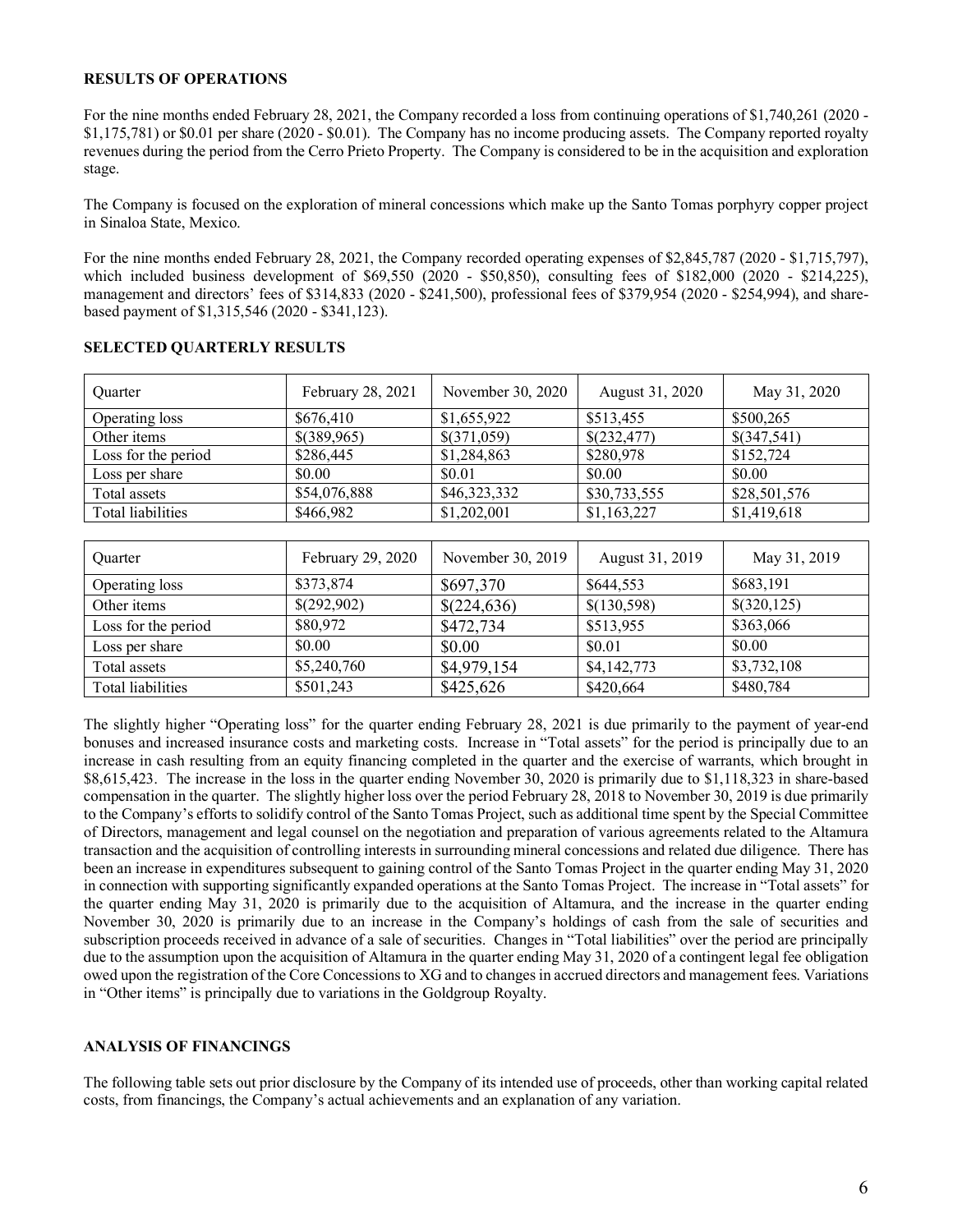| <b>Disclosed Use of Proceeds</b><br><b>Company Achievements</b><br>(other than working capital)                                                                                                                                                                                                                                                                                                                                                                        |                                                                                                                                                                                                                                                                                                                                                                                                                                                                                                                                                                                                                                                  | <b>Reasons for Variation</b>                                                                                                                                                                                                                                                        |
|------------------------------------------------------------------------------------------------------------------------------------------------------------------------------------------------------------------------------------------------------------------------------------------------------------------------------------------------------------------------------------------------------------------------------------------------------------------------|--------------------------------------------------------------------------------------------------------------------------------------------------------------------------------------------------------------------------------------------------------------------------------------------------------------------------------------------------------------------------------------------------------------------------------------------------------------------------------------------------------------------------------------------------------------------------------------------------------------------------------------------------|-------------------------------------------------------------------------------------------------------------------------------------------------------------------------------------------------------------------------------------------------------------------------------------|
| December 9, 2020 News Release<br>(1) Advance the Santo Tomas<br>Project, including the<br>environmental permits;<br>(2) Expansion of the Company's<br>Definition drill program,<br>which will include both<br>additional infill and step-out<br>drilling;<br>(3) Preliminary engineering<br>studies, and general corporate<br>purposes.<br>(4) Certain contingent legal costs<br>relating to the acquisition of<br>the core Santo Tomas<br>concessions are to be paid. | (1) The Company has completed the<br>3D IP Program over the South<br>Zone, North Zone and Brasiles<br>Zone, completed the airborne<br>component of a helicopter<br>magnetics survey over the Santo<br>Tomas Project and surrounding<br>area, and advanced the<br>environmental permitting process,<br>The Company has used the results<br>(2)<br>of the 3D IP program to confirm<br>that a more expansive drill<br>program is warranted.<br>(3) Funds have been allocated for<br>preliminary engineering studies,<br>which will be commenced at the<br>appropriate time.<br>(4) The Company has paid<br>US\$400,000 in contingent legal<br>fees. |                                                                                                                                                                                                                                                                                     |
| September 15, 2020 News Release<br>(1) To generally advance the Santo<br>Tomas Project, including the<br>acquisition of surface rights and<br>environmental permits;<br>(2) Site preparation for the Phase 1.1<br>drill program;<br>(3) Contingent legal and data<br>acquisition costs                                                                                                                                                                                 | (1) The Company completed the<br>formalization and registration of<br>surface rights agreements covering<br>the South Zone and Brasilles<br>Zone, and pre-paid the first six<br>months rent for each and is<br>currently advancing the<br>acquisition of surface rights for<br>the North Zone.<br>The Company has completed<br>(2)<br>digital road design to NOM-120<br>constraints for road & drill permit<br>applications: site biological<br>studies for permit applications and<br>existing road maintenance and<br>surveying.<br>(3) The Company has paid<br>US\$200,000 in contingent legal<br>and data acquisition costs.                 | Further preparation will follow<br>(2)<br>completion of the 3D IP program<br>and receipt of necessary permits,<br>which have been delayed due to<br>the current Covid-19 pandemic.                                                                                                  |
| March 11, 2020 and June 30, 2020<br><b>News Releases</b><br>(1) Preparation for drill program;<br>(2) acquisition of surface rights and<br>permits;<br>3D IP survey                                                                                                                                                                                                                                                                                                    | (1) Road and drill pad plans prepared<br>and advanced the applications for<br>necessary permits.<br>The Company completed the<br>(2)<br>formalization and registration of<br>surface rights agreements covering<br>the South Zone and Brasilles<br>Zone, and pre-paid the first six<br>months rent for each and is<br>currently advancing the<br>acquisition of surface rights for<br>the North Zone.<br>The 3D IP survey is underway and<br>(3)<br>is approximately 80% complete.                                                                                                                                                               | (1) Further preparation will follow<br>completion of the 3D IP program<br>and receipt of necessary permits,<br>which have been delayed due to<br>the current Covid-19 pandemic;<br>Commencement of the 3D IP<br>(3)<br>program was delayed due to the<br>current Covid-19 pandemic. |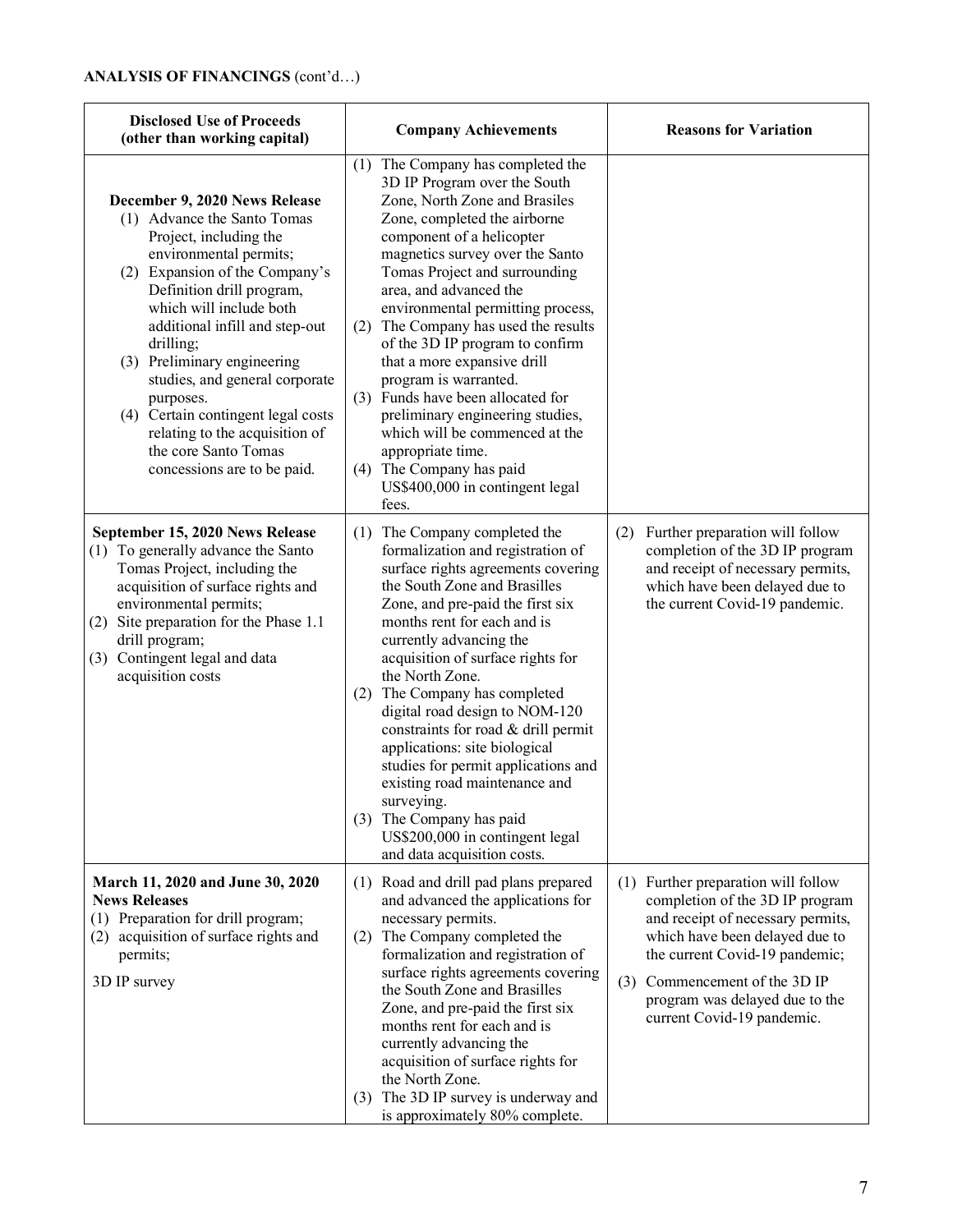# **LIQUIDITY AND CAPITAL RESOURCES**

As at February 28, 2021, the Company had working capital of \$22,266,784 as compared with a working capital deficit of \$519,927 for the year ended May 31, 2020. As at February 28, 2021, the Company held marketable securities of \$327,056, which included 5,601,250 shares of Goldgroup (the "Goldgroup Shares") valued at \$252,056.

During the nine months ended February 28, 2021, the Company issued: (1) 5,500,000 units at a price of \$0.30 per unit by way of a private placement for total proceeds of \$1,650,000, with each unit consisting of one common share and one-half of one share purchase warrant. Each whole share purchase warrant entitles the holder to acquire an additional common share a price of \$0.42 per common share, for a period of 24 months from the date of issue. The Company paid a total of \$31,155 in cash for fees and issued 40,800 finder's fee warrants, with each such warrant having the same terms and conditions as those issued in the private placement: (2) 12,100,000 units at a price of \$0.60 per unit by way of a private placement for total proceeds of \$7,260,000, with each unit consisting of one common share and one-half of one share purchase warrant. Each whole share purchase warrant entitles the holder to acquire an additional common share at a price of \$0.90 per common share, for a period of 24 months from the date of issue. The Company paid a total of \$54,719 in cash for fees and issued 575,000 finder's fee warrants. Each whole share purchase warrant entitles the holder to acquire an additional common share at a price of \$0.60 per common share, for a period of 24 months from the date of issue; and (3) 12,900,000 units at a price of \$1.20 per unit for total proceeds of \$15,480,000. Each unit is comprised of one common share and one-half of one common share purchase warrant, exercisable at a price of \$1.60 per common share, for a period of two years from the date of issue, subject to acceleration. The Company paid a total of \$50,000 in cash, issued 38,400 units, comprised of he same common share and half warrant as the 12,900,000 units, and issued 120,000 warrants for finder's fees. Each finders' warrant entitles the holder to purchase one common share at a price of \$1.20 per common share, for a period of two years from the date of issue, subject to acceleration.

The Company also received proceeds of \$2,394,838 pursuant to the exercise of 5,831,876 warrants. The Company also received proceeds of \$353,125 pursuant to the exercise of 2,705,000 share purchase options.

Subsequent to February 28, 2021, the Company received proceeds of \$35,000 pursuant to the exercise of 100,000 Options and \$196,379 pursuant to the exercise of 281,068 warrants, of which \$9,900 was received prior to February 28, 2021:

## **OFF BALANCE SHEET ARRANGEMENTS**

The Company currently has no off-balance sheet arrangements that would potentially affect current or future operations, or the financial condition of the Company.

## **TRANSACTIONS WITH RELATED PARTIES**

During the nine months ended February 28, 2021, the Company entered into transactions with related parties as follows:

- (a) paid or accrued management and directors' fees totalling \$119,250 to a company controlled by Craig Dalziel, President and CEO of the Company, for management and other services, and to Mr. Dalziel directly for Mr. Dalziel's services as director of the Company;
- (b) paid or accrued consulting fees totalling \$13,500 to a company controlled by Craig Dalziel, for project research services;
- (c) paid or accrued professional and consulting fees totalling \$116,500 to David Rose, Corporate Secretary of the Company, for legal and management consulting services provided to the Company;
- (d) paid or accrued consulting and directors' fees totalling \$37,958 to a company controlled by Steve Vanry, Chief Financial Officer of the Company, and to Mr. Vanry directly, for his services as Chief Financial Officer and director;
- (e) paid or accrued management and directors' fees totalling \$13,750 to Robert Friesen for Mr. Friesen's services as a director;
- (f) paid or accrued management and directors' fees totalling \$14,250 to Stephen Leahy for Mr. Leahy's services as a director;
- (g) paid or accrued management and directors' fees totalling \$93,250 to a company controlled by Ian Graham, a director of the Company,
- (h) paid or accrued management and directors' fees totalling \$12,625 to Ian Rice for Mr. Rice's services as a director;
- (i) recorded share-based payments of \$298,484 to a company controlled by Craig Dalziel:
- (j) recorded share-based payments of \$223,863 to David Rose; and
- (k) recorded share-based payments of \$197,446 to Ian Rice.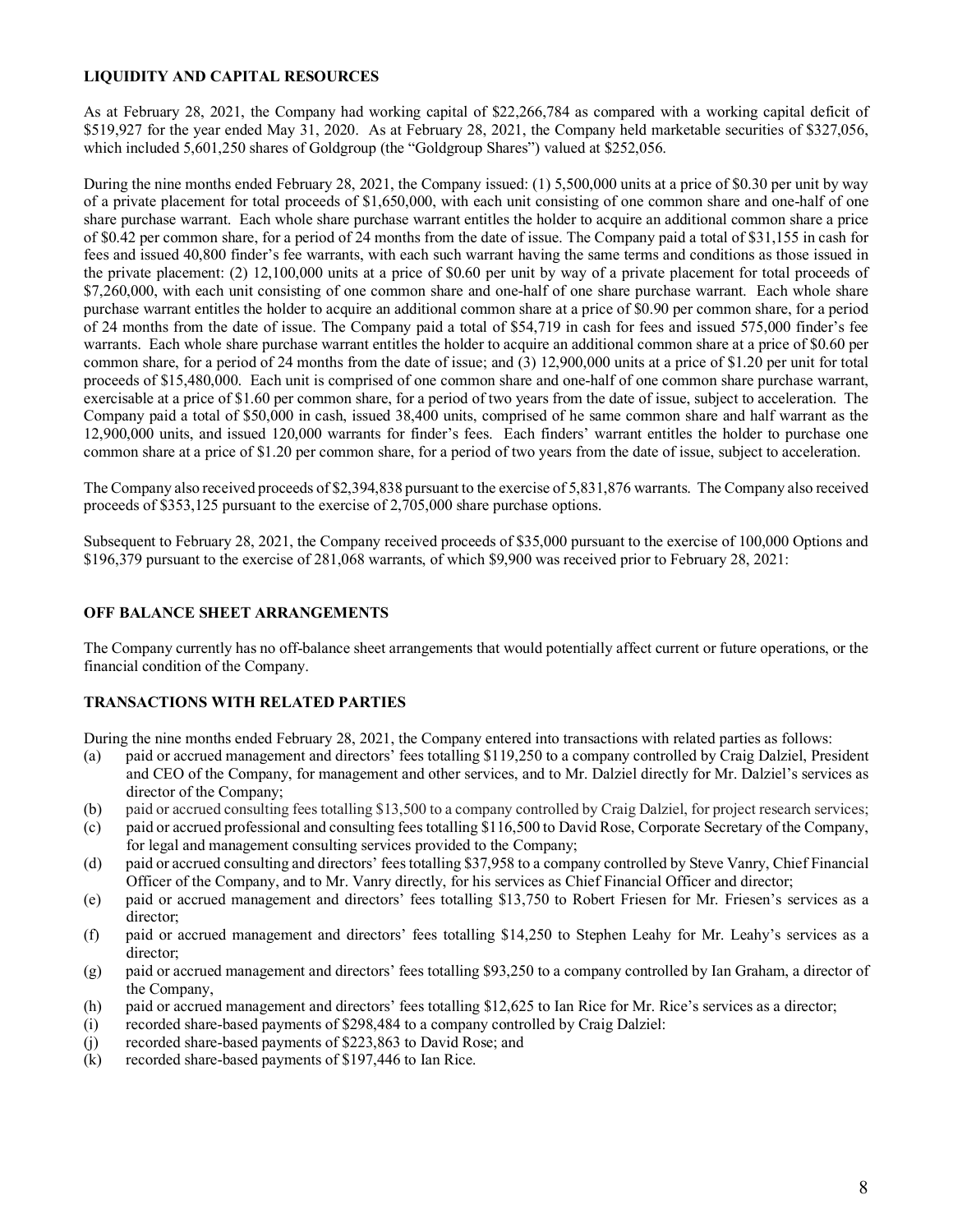## **TRANSACTIONS WITH RELATED PARTIES** (cont'd)

As at February 28, 2021, \$332,925 was owing to officers and directors for directors, management, consulting, legal and accounting fees. These charges were measured by the exchange amount, which is the amount agreed upon by the related parties. The amounts owing are unsecured, non-interest bearing and have no fixed repayment terms. The above transactions were incurred in the normal course of operations and are recorded at the exchange amount, being the amount agreed upon by the transacting parties.

## **CONTRACTUAL OBLIGATIONS**

The Company has no material capital lease agreements and no material long term obligations other than those described above or in the description of mineral properties.

## **RISKS AND UNCERTAINTIES**

For full details on the risks and uncertainties affecting the Company, please refer to the Company's audited annual consolidated financial statements and related notes thereto and the annual MD&A for the year ended May 31, 2020. These documents are available for viewing at the Company's website at www.orocoresourcecorp.com or on the Company's profile at [www.sedar.com.](http://www.sedar.com/)

## *Activities of the Company may be impacted by the spread of COVID-19.*

The Company's business could be adversely affected by the effects of the recent outbreak of respiratory illness caused by the novel coronavirus ("**COVID-19**"). Since early March 2020, several significant measures have been implemented in Canada, Mexico and the rest of the world by authorities in response to the increased impact from COVID-19. The Company cannot accurately predict the impact COVID-19 will have on the ability of third parties to meet their obligations with the Company, including due to uncertainties relating to the ultimate geographic spread of the virus, the severity of the disease, the duration of the outbreak, and the length of travel and quarantine restrictions imposed by governments of affected countries. In particular, the continued spread of the COVID-19 globally could materially and adversely impact the Company's business including without limitation, employee health, limitations on travel, the availability of industry experts and personnel, restrictions on planned drill programs and other factors that depend on future developments beyond the Company's control. In addition, the significant outbreak of a contagious disease has resulted in a widespread health crisis that has adversely affected the economies and financial markets of many countries (including Canada and Mexico), resulting in a potential economic downturn that may negatively impact the Company's financial position, financial performance, cash flows, and its ability to raise capital, in 2020. While the impact of COVID- 19 is expected to be temporary, the current circumstances are dynamic and the impacts of COVID-19 on the Company's exploration activities, including the duration and impact on its planned feasibility study, cannot be reasonably estimated at this time.

# **CRITICAL ACCOUNTING ESTIMATES**

The preparation of the condensed interim consolidated financial statements requires the Company to make estimates and assumptions concerning the future. The Company's management reviews these estimates and underlying assumptions on an ongoing basis, based on experience and other factors, including expectations of future events that are believed to be reasonable under the circumstances. Revisions to estimates are adjusted for prospectively in the period in which the estimates are revised.

Critical accounting estimates are estimates and assumptions made by management that may result in a material adjustment to the carrying amount of assets and liabilities within the next financial year and are, but are not limited to, the following:

Share-based payment - The fair value of stock options issued are subject to the limitation of the Black-Scholes option pricing model which incorporates market data and which involves uncertainty and subjectivity in estimates used by management in the assumptions. Changes in the input assumptions can materially affect the fair value estimate of stock options.

Valuation of marketable securities - The Company evaluates, among other factors, the duration and extent to which the fair value of an investment is less than its cost; and the financial health of, and near-term business outlook for, the investee, including factors such as industry and sector performance, changes in technology, and operational and financing cash flow.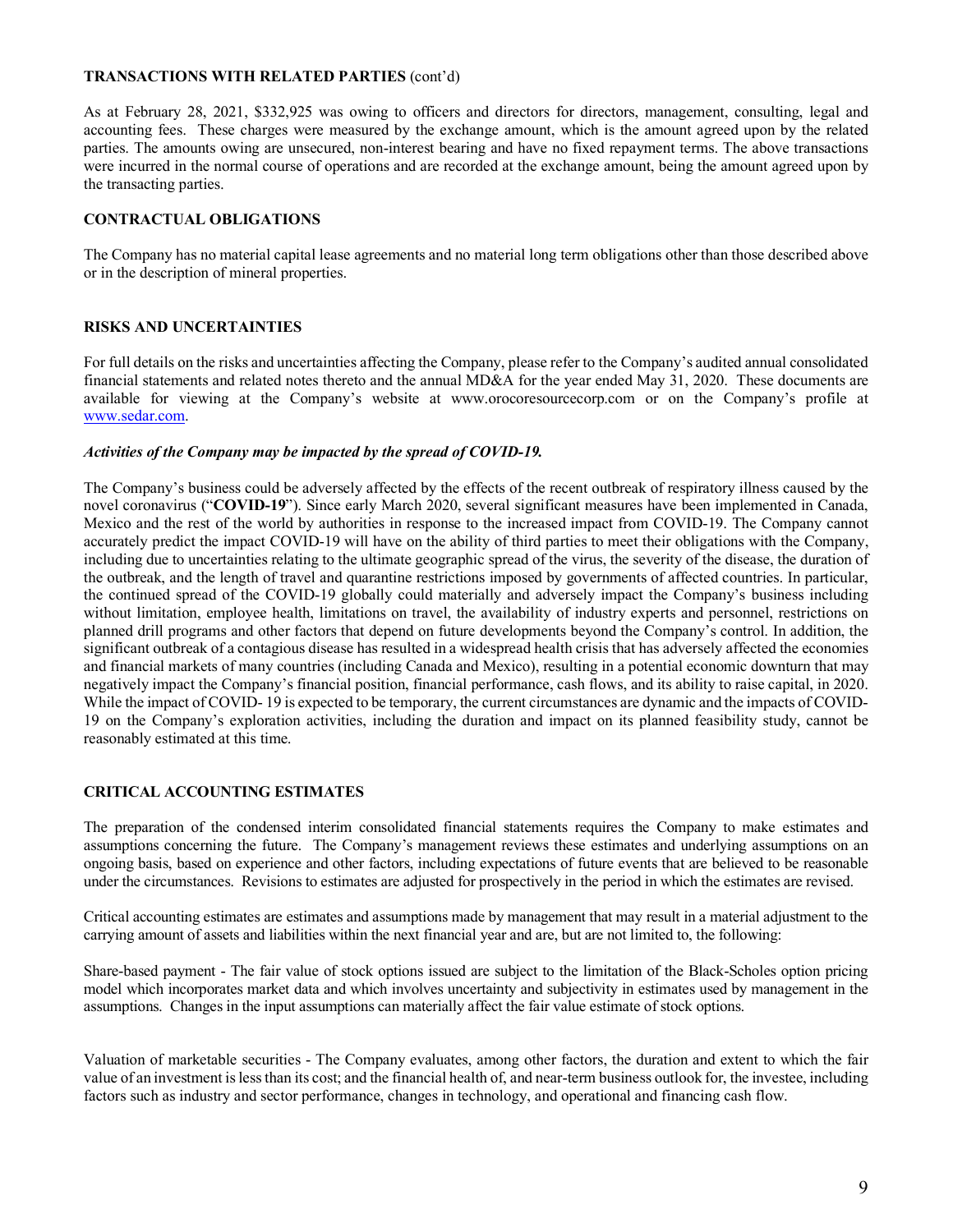## **CRITICAL ACCOUNTING ESTIMATES** (cont'd)

The carrying value and the recoverability of exploration and evaluation assets - Management has determined that exploration, evaluation and related costs incurred, which were capitalized may have future economic benefits and may be economically recoverable. Management uses several criteria in its assessments of economic recoverability and probability of future economic benefits including geologic and other technical information, history of conversion of mineral deposits with similar characteristics to its own properties to proven and probable mineral reserves, scoping and feasibility studies, accessible facilities and existing permits.

Valuation of production royalty - The Company is entitled to royalty income as disclosed in Note 5 of the condensed interim consolidated financial statements. The Company has estimated the value of the production royalty to be \$Nil due to lack of certainty of future ongoing production and values.

## **CHANGES IN ACCOUNTING POLICIES**

#### **New accounting policies adopted**

There were no new accounting policies adopted during the nine months ended February 28, 2021, with the exception of:

## **Derivatives**

The Company utilizes forward currency derivative exchange contract(s) to hedge its exposure to fluctuations in the exchange rate between the Canadian Dollar and Mexican Peso. The Company has hedged a total of 15,460,000 Mexican Pesos in a contract maturing in 2023, which hedges a portion of the forecast cash flows of Mexican Peso denominated operating costs of the Company's Mexican subsidiaries. These derivative forward contracts are not designated for hedge accounting treatment. Accordingly, changes in the fair value of derivative forward contracts are recorded in earnings to offset the changes in the fair value of the underlying currency assets or liabilities being hedged. For the three and nine months ended February 28, 2021 the Company recorded a \$64,079 (2020 - \$Nil) unrealized loss associated with a decrease in the fair value of derivative the forward contacts(s) and a corresponding increase in liabilities which was recorded in accounts payable and accrued liabilities. As of February 28, 2021, the Company had on margin \$97,000 in connection with the derivative contracts.

## **FINANCIAL INSTRUMENT RISK AND CAPITAL MANAGEMENT**

The Company's objectives when managing capital are to identify, pursue and complete the exploration and development of mineral properties, to maintain financial strength, to protect its ability to meet its on-going liabilities, to continue as a going concern, to maintain creditworthiness and to maximize returns for shareholders over the long term. The Company does not have any externally imposed capital requirements to which it is subject. Capital of the Company comprises shareholders' equity. There has been no significant change in the Company's objectives, policies and processes for managing its capital during the nine months ended February 28, 2021.

The Company manages the capital structure and makes adjustments to it in light of changes in economic conditions and the risk characteristics of the underlying assets. To maintain or adjust the capital structure, the Company may attempt to issue new shares. The Company's investment policy is to invest its cash in financial instruments in high credit quality financial institutions with terms to maturity selected with regards to the expected timing of expenditures from continuing operations.

## **Fair value hierarchy**

The Company's financial instruments recorded at fair value require disclosure about how the fair value was determined based on significant levels of inputs described in the following hierarchy:

Level 1 - Quoted prices are available in active markets for identical assets or liabilities as of the reporting date. Active markets are those in which transactions occur in sufficient frequency and value to provide pricing information on an ongoing basis.

Level 2 - Pricing inputs are other than quoted prices in active markets included in level 1. Prices in level 2 are either directly or indirectly observable as of the reporting date. Level 2 valuations are based on inputs including quoted forward prices for commodities, time value and volatility factors, which can be substantially observed or corroborated in the marketplace.

Level 3 - Valuations in this level are those with inputs for the asset or liability that are not based on observable market data.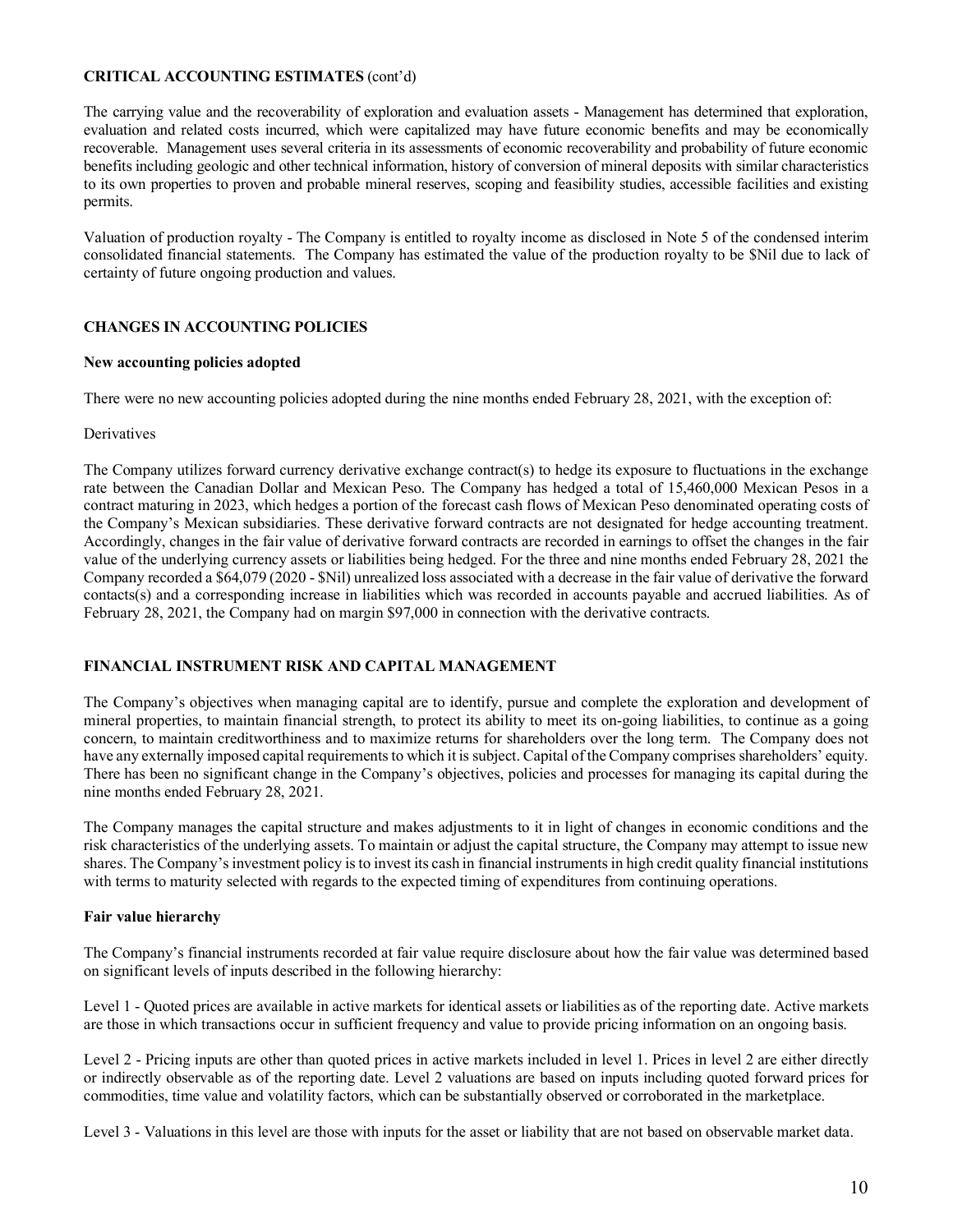## **FINANCIAL INSTRUMENT RISK AND CAPITAL MANAGEMENT** (cont'd)

## **Management of Financial Risk**

The carrying value of cash, receivables, and accounts payable and accrued liabilities approximated their fair value because of the short-term nature of these instruments. Cash is measured at a level 1 of the fair value hierarchy. The Goldgroup Shares recorded in marketable securities are measured at a level 1 of the fair value hierarchy and the BC Co. shares recorded in marketable securities are measured using level 3 of the fair value hierarchy. Investments classified within level 3 have significant unobservable inputs. As observable prices are not available for these securities, the Company has used valuation techniques to derive the fair value. The investments are based on cost at time of acquisition.

The Company's financial instruments are exposed to certain financial risks, which include credit risk, liquidity risk, and market risk.

## **Credit Risk**

Credit risk is the risk that one party to a financial instrument will fail to discharge an obligation and cause the other party to incur a financial loss. The Company's primary exposure to credit risk is on its bank accounts. The bank accounts are mainly held with a major Canadian bank and this minimizes the risk to the Company.

## **Liquidity Risk**

Liquidity risk is the risk that the Company will not have sufficient funds to meet its financial obligations when they are due. The Company manages liquidity risk through the management of its capital structure and financial leverage as outlined above. The Company monitors its ability to meet its short-term expenditures by raising additional funds through share issuance when required. All of the Company's financial liabilities have contractual maturities of 30 days or due on demand and are subject to normal trade terms.

## **Foreign Exchange Risk**

The Company's property interests in Mexico make it subject to foreign currency fluctuations, which may adversely affect the Company's financial position, results of operations and cash flows. The Company is affected by changes in exchange rates between the Canadian dollar and foreign currencies. The Company does invest in derivatives to mitigate these risks. The effect of a 10% change in the foreign exchange rate on the cash held in foreign currencies at February 28, 2021 is \$136,000.

## **Interest Rate Risk**

Interest rate risk is the risk that the fair value or future cash flows of a financial instrument will fluctuate because of changes in market interest rates. The Company is not exposed to significant interest rate risk.

## **Management of Industry Risk**

The Company is engaged in mineral exploration and manages related industry risk issues directly. The Company may be at risk for environmental issues and fluctuations in commodity pricing as well as changes in foreign government policy. Management is not aware of and does not anticipate any significant environmental remediation costs or liabilities in respect of

its current operations; however, it is not possible to be certain that all aspects of environmental issues affecting the Company, if any, have been fully determined or resolved.

# **OTHER MD&A DISCLOSURE REQUIREMENTS**

## *Disclosure by Venture Issuer without significant revenue*

An analysis of the material components of the Company's general and administrative expenses is disclosed in the Financial Statements to which this MD&A relates. An analysis of the material components of the acquisition and deferred exploration costs of the Company's mineral properties is disclosed in the annual Financial Statements to which this MD&A relates.